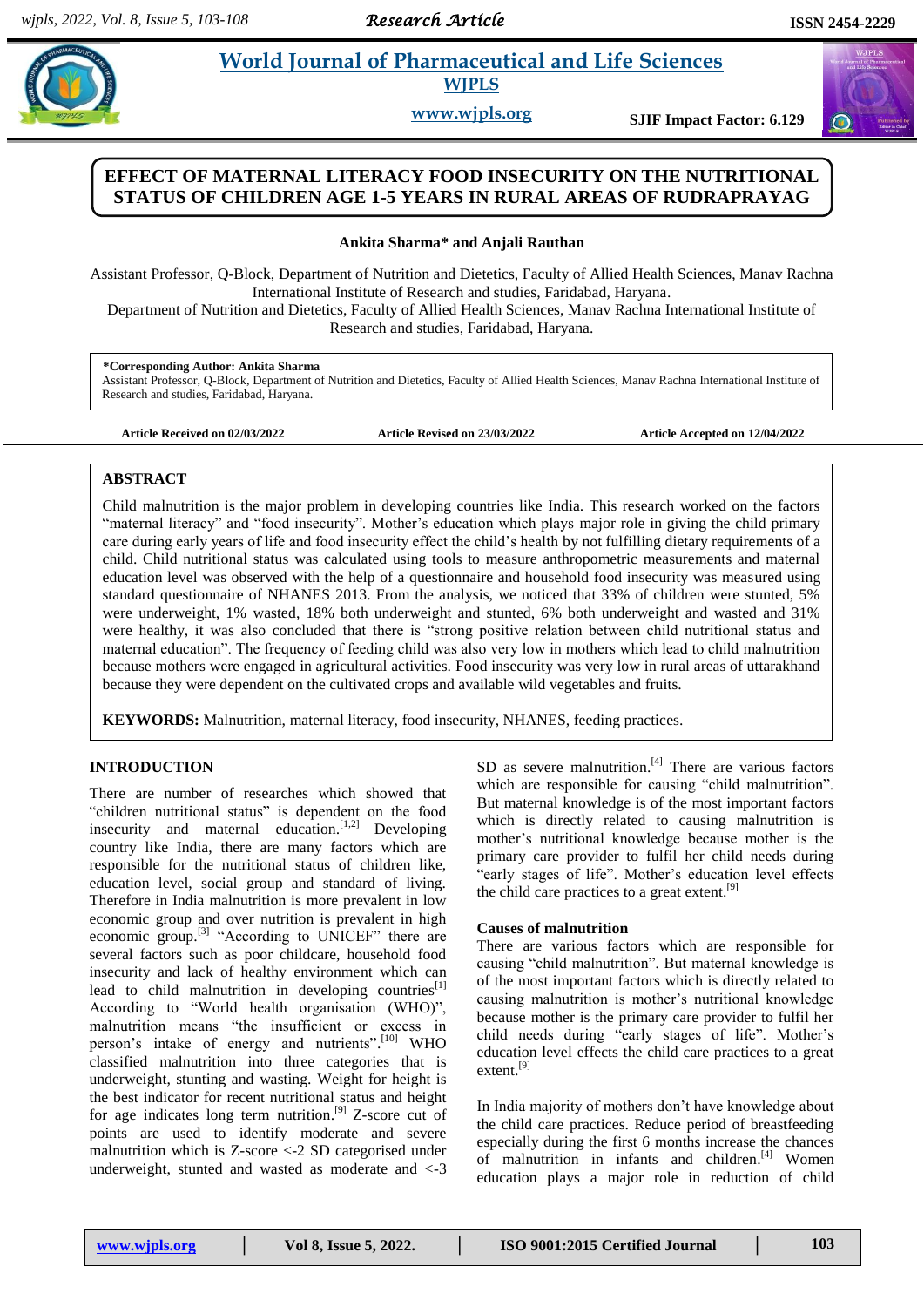malnutrition showed by analysis of NFHS-3 data. There are studies which shows that girls who were malnourished and their early marriage and early conception leads to birth of low weight babies or malnourished babies. [4]

**Poor sanitation and hygiene practices** is another contributing factor to malnutrition. WHO states that "50% of malnutrition" is caused because of disease like "diarrhea" and other "intestinal infection", the reason behind this are "bad or low sanitation practices" and "drinking unsafe water". Open defecation may be one of the factor in India which is responsible for spreading infection. [4]

"Food Insecurity" is another factor which deals with the "sufficiency and quality of food".<sup>[1]</sup> In 1996 "world food summit plan of action" describe food security as "food security exists when all people, at all times, have physical and economic access to sufficient, safe, and nutritious food to meet their dietary needs and food preferences for an active and healthy life"[5] Therefore there are four elements of food security given by FAO: that is availability, accessibility, utilization and stability. In Himalayan region, food security depends on the agricultural productivity which is forest based and the purchasing power. There are many limitations to attain food insecurity in hilly regions like soil erosion, lack of infrastructure facilities, traditional methods of cultivation and fragmented land.<sup>[6]</sup> In hills crop production is low as compared to that with plains due to low level of irrigation facilities and difficulty in using advance technology because of non-availability. Therefore the major constraints in attaining food security are absence of proper market, finance, poor post-harvest management, high losses of soil due to erosion $^{[7]}$  Nonavailability of adequate food especially high protein diet is one of the major reasons of causing child malnutrition, which can lead to growth retardation. In developing countries linear growth retardation is prevalent which cause between 6-18 months of age.<sup>[8]</sup>

### **METHODOLOGY**

The study was done by collecting data from the community and cross sectional method was used for conducting survey in Rudraprayag district of Uttarakhand, to study the effect of food insecurity and maternal literacy on children nutritional status age1-5 years using semi structured questionnaire and measuring "MUAC(mid upper arm circumference)", "weight" and "height". 100 samples were collected from 4 villages of Rudraprayag district. In household with more than one child between the ages of 1-5 years. Height was measured using centimeter tape and Vernier tape was made to measure the "mid- upper arm circumference (MUAC)" of children and Weighing machine was used to calculate the "weight" of children. Anthropometric measurements data was collected, "self-designed questionnaire" and "standard questionnaire". The data

was collected from children and their mothers. Anthropometric measurements height, weight and MUAC were taken following the standard methods to check the nutritional status of children and food insecurity standard questionnaire and maternal literacy and knowledge questionnaire were used to collect information from mothers. The maternal literacy questionnaire mainly include questions regarding the education level of mother, infant feeding practices, deworming, sanitation and hygiene practices to check the basic knowledge of mother regarding the nutrition and child care. The food security household standard questionnaire by NHANES 2013 was used to check the food insecurity in household. It consist of 18 household food security questions. 10 questions were directly related to adult while 8 questions were specific to children. The questionnaire concerned on last 12 months conditions and respondent mainly response in often/sometimes/never true. The positive response of any of these questions indicates food insecurity in the household. Anthropometric measurements were taken for 1-5 years of children. The collected data was arranged and entered in a "Microsoft excel version 2010" and then into "statistical software SPSS (statistical package for social sciences)". Children nutritional status was analyzed by comparing it with "WHO growth standard graphs" and, demographic characters and response of participants were represented on tables using descriptive study. Anthropometric measurements height, weight were used to calculate underweight, stunted and wasted children by using WHO growth charts to measure their z scores and MUAC was also measured using WHO growth standard. Correlation test was applied to check the correlation between the nutritional status of children and other two variables. Subjects were asked about their occupation, education level and income of family to measure their socio economic status and analyze them using kuppuswamy scale 2019. Food security was measured by positive response of respondents. Three options were available often/sometimes/never true one positive response indicated food insecurity in the household. And mother's literacy was measured by her education level.

### **RESULT**

There were 100 children, 50 male and 50 female from four villages of Rudraprayag district of Uttarakhand were included in this study. Mothers of these children were also interviewed for the collection of data regarding their knowledge and household food insecurity.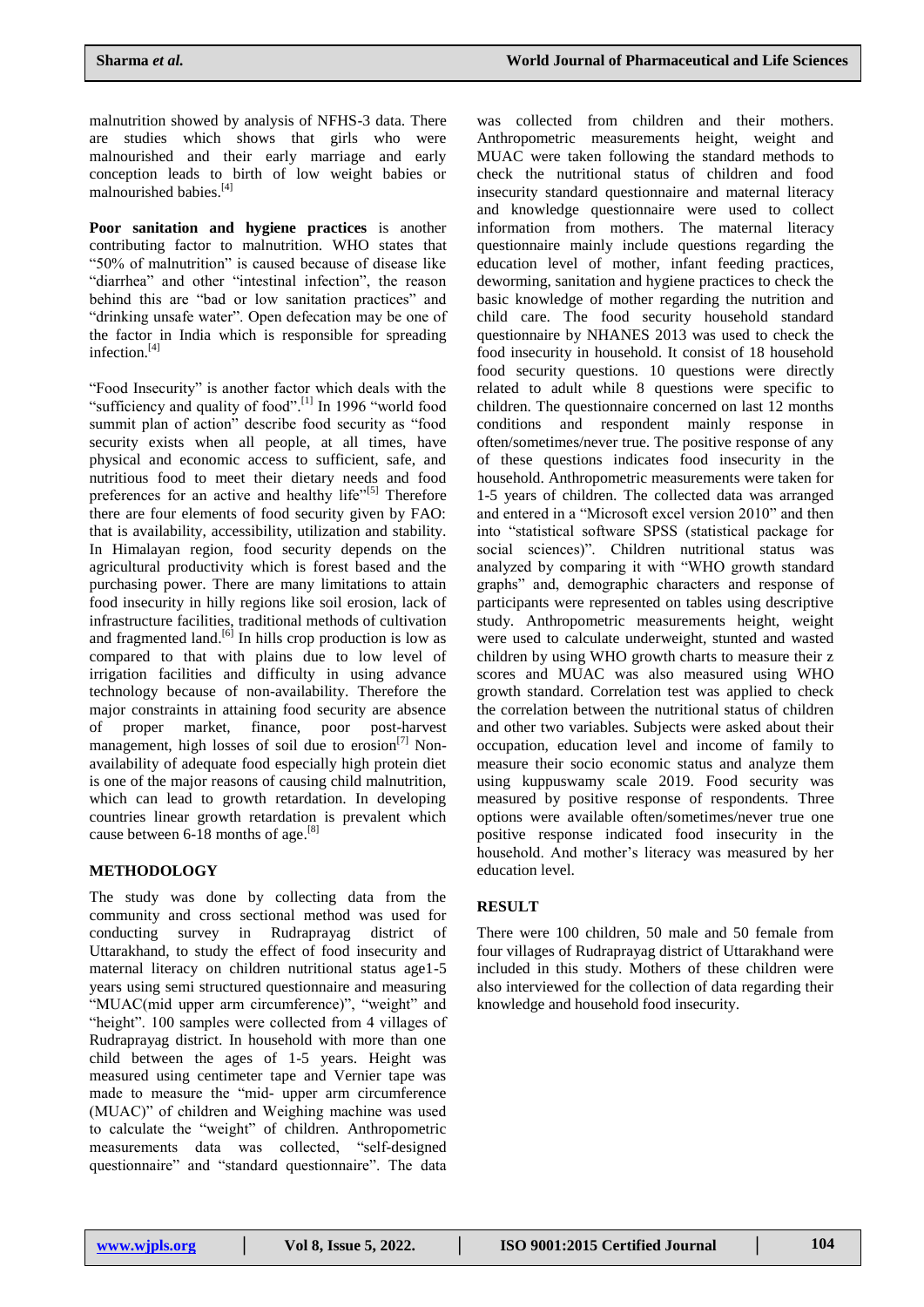## **Table no. 1: Nutritional Status of Children.**

| <b>VARIABLES</b>                | <b>ALL CHILDREN</b><br>$n=100$ |               | <b>BOYS</b><br>$n=50$ |                | <b>GIRLS</b><br>$n=50$ |               |
|---------------------------------|--------------------------------|---------------|-----------------------|----------------|------------------------|---------------|
|                                 | NO.                            | $\frac{6}{9}$ | NO.                   | $\frac{6}{9}$  | NO.                    | $\frac{0}{0}$ |
| Underweight                     | 5                              | 5             | 3                     | 6              | $\overline{2}$         | 4             |
| $(<-2z \text{ score})$          |                                |               |                       |                |                        |               |
| Stunted                         | 33                             | 33            | 18                    | 32             | 15                     | 30            |
| $(-2z \text{ score})$           |                                |               |                       |                |                        |               |
| Wasted                          | 1                              |               | 1                     | $\mathfrak{D}$ | $\Omega$               |               |
| $(-2z \text{ score})$           |                                |               |                       |                |                        |               |
| Underweight & stunted           | 18                             | 18            | 10                    | 20             | 8                      | 16            |
| Underweight &wasted             | 6                              | 6             | $\mathfrak{D}$        | 4              | 4                      | 8             |
| Underweight, stunted and wasted | 6                              | 6             | 3                     | 6              | 3                      | 6             |
| Healthy                         | 31                             | 31            | 14                    | 28             |                        | 34            |

Table no.1 shows that the above table shows that the prevalence of stunting was 33% which is higher in children. Among boys it was higher i.e. 32% than the girls 30%. There were 5% of underweight children out of

which 3% were boys and 2% were girls. The prevalent of both underweight and stunted children were 18% which was higher among boys than the girls. Whereas the only 1% of children were wasted.



### **Table No. 2: Mid Upper Arm Circumference of Children.**

| <b>MID UPPER ARM</b><br><b>CIRCUM FERENCE</b> | <b>ALL CHILDREN</b><br>$n=100$ | <b>BOYS</b><br>$n=50$ |     | <b>GIRLS</b><br>$n=50$ |     |               |
|-----------------------------------------------|--------------------------------|-----------------------|-----|------------------------|-----|---------------|
|                                               | NO.                            | $\frac{0}{0}$         | NO. | $\frac{0}{0}$          | NO. | $\frac{6}{9}$ |
| Below -2z score                               | 26                             | 26                    |     |                        |     |               |
| Below -3z score                               |                                |                       |     |                        |     |               |

From table no.2 it showed that From above table 26% of children had MUAC below -2z score in which 30% were girls and 22% were boys and only 6% children had MUAC below -3z score.

| Table no. 3: Education Level of Mother and Child Nutritional Status. |  |
|----------------------------------------------------------------------|--|
|----------------------------------------------------------------------|--|

| <b>Nutritional status</b> | <b>Junior</b><br>school |               | High<br>school |               | <b>Interschool</b> |               | <b>Graduate</b> |               | R     | D     |
|---------------------------|-------------------------|---------------|----------------|---------------|--------------------|---------------|-----------------|---------------|-------|-------|
|                           | No.                     | $\frac{0}{0}$ | No.            | $\frac{6}{6}$ | No.                | $\frac{0}{0}$ | No.             | $\frac{0}{0}$ | value | value |
| Malnourished<br>children  | 30                      | 30            | 35             | 35            | 2                  | 3             |                 |               | 0.74  | 1.27  |
| Healthy children          |                         |               |                |               | 10                 | 10            | 20              | 20            |       |       |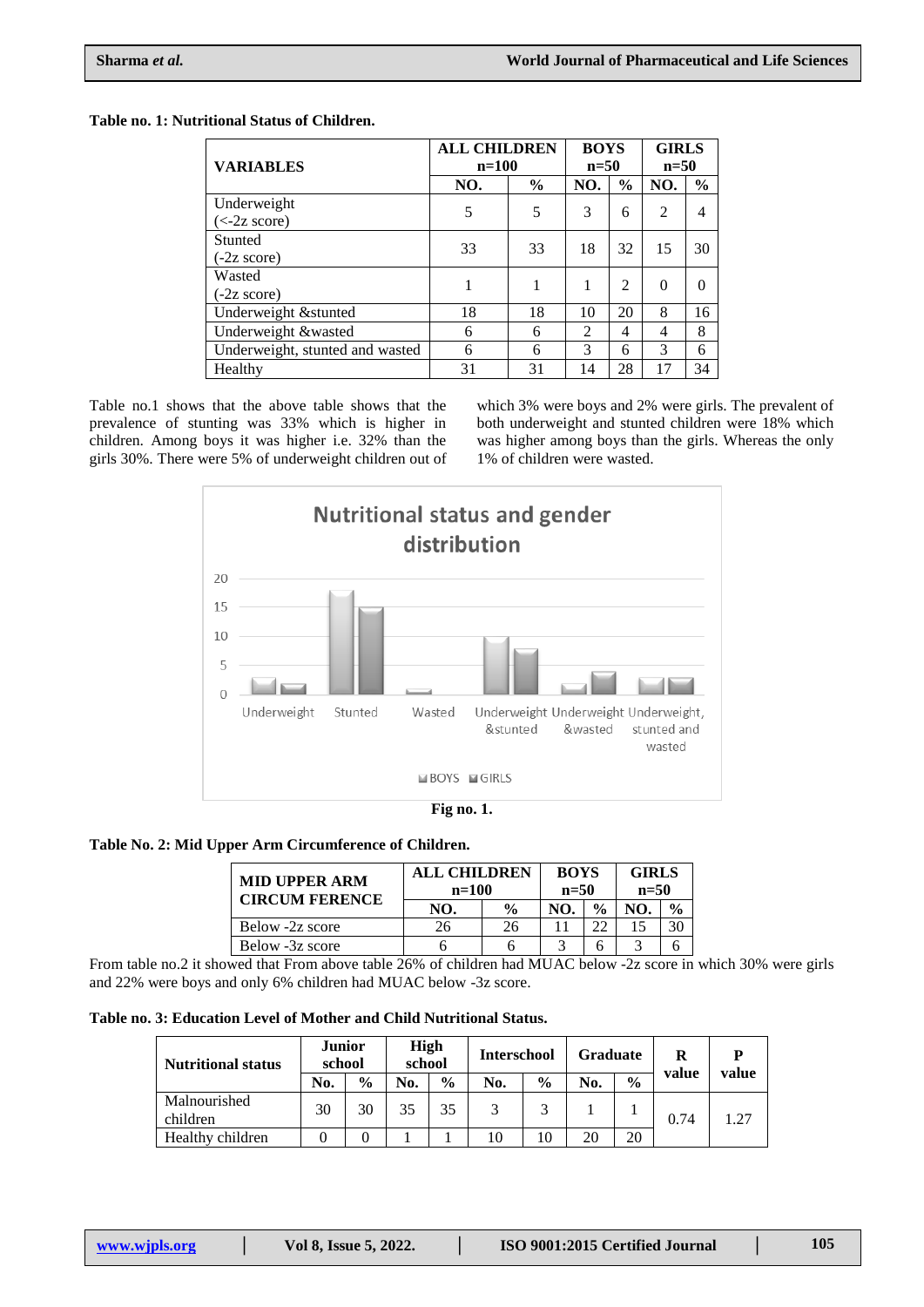Table no.3 shows that, majority of children (35%) whose mothers studied only up to high school  $(10<sup>th</sup>$  class) were malnourished then the children whose mothers who studied up to inter  $(12<sup>th</sup>)$  and graduation. There is a strong positive correlation between the mother literacy level and child nutritional status  $(0.25 < r < 0.75)$ . And there is no linear relationship between mother's literacy and child nutritional status (p>0.05).

| Table No. 4: Other factors related to nutritional status of children. |  |  |  |  |  |
|-----------------------------------------------------------------------|--|--|--|--|--|
|-----------------------------------------------------------------------|--|--|--|--|--|

| <b>Variables</b>                              | All children<br>$n=100$ | <b>Mean</b> | <b>SD</b> | <b>P</b> value | r value |
|-----------------------------------------------|-------------------------|-------------|-----------|----------------|---------|
| During diarrhea ORS given                     | 49                      | 1.49        | 0.49      | 0.41           | 0.63    |
| Give deworming tablets                        | 37                      | 1.37        | 0.48      | 0.005          | 0.61    |
| hygiene practices<br>during feeding her child | 43                      | 1.43        | 0.49      | 0.0003         | 0.81    |

From table no.4 it showed that there was a "positive intermediate correlation" between the nutritional status of children and ORS given during diarrhea  $(0.25 < r < 0.75)$ , and "it is not statistically significant"  $(p>0.05)$ . While there is "positive intermediate correlation" between the deworming tablets given to children and nutritional status of children  $(0.25 < r < 0.75)$ , "it is statistically significant"  $(p<0.05)$ . The above table shows that, there was a" strong positive correlation" between the nutritional status of children and sanitation and hygiene practices  $(r>0.75)$ , and "it is statistically significant" ( $p<0.005$ ).

**Table no. 5: Frequency Of Feeding Complementary Food And Nutritonal Status Of Children.**

| NUTRITIONAL STATUS           | Frequency of feeding with complementary foods |            |   |          |          |    |  |  |
|------------------------------|-----------------------------------------------|------------|---|----------|----------|----|--|--|
|                              |                                               | $0-1$ time |   | 2-3times | 3-4times |    |  |  |
| Underweight                  |                                               | 4%         |   |          |          |    |  |  |
| Stunted                      | 22                                            | 22%        | h | 6%       |          | 5% |  |  |
| Both underweight & stunted   | 12                                            | 12%        | h | 6%       |          |    |  |  |
| Both underweight             | 4                                             | 4%         |   | 2%       |          |    |  |  |
| & wasted                     |                                               |            |   |          |          |    |  |  |
| Underweight stunted & wasted | 6                                             | 6%         |   |          |          |    |  |  |
|                              |                                               |            |   |          |          |    |  |  |

From table no.5 showed that children who feed only 0-1 times along with breastfeeding were more stunted (22%) and malnourished than the children who feed 2-3 times and 3-4 times. Children who were both stunted and underweight had feeding frequency 0-1 time (12%) and 2-3 times (6%).



**Fig no.2: Complementary feeding and nutritional status of children.**

| <b>Socio Economic Status</b> | All children |               |  |  |  |
|------------------------------|--------------|---------------|--|--|--|
|                              | NO.          | $\frac{0}{0}$ |  |  |  |
| Upper middle                 | 28           | 28%           |  |  |  |
| lower middle                 | -51          | 51%           |  |  |  |
| Upper Lower                  | 13           | 13%           |  |  |  |
| lower                        |              |               |  |  |  |

From table no.6 it showed that 51% of children belongs to lower middle class, 28% from upper middle class, 13% from upper lower and 8% from lower class.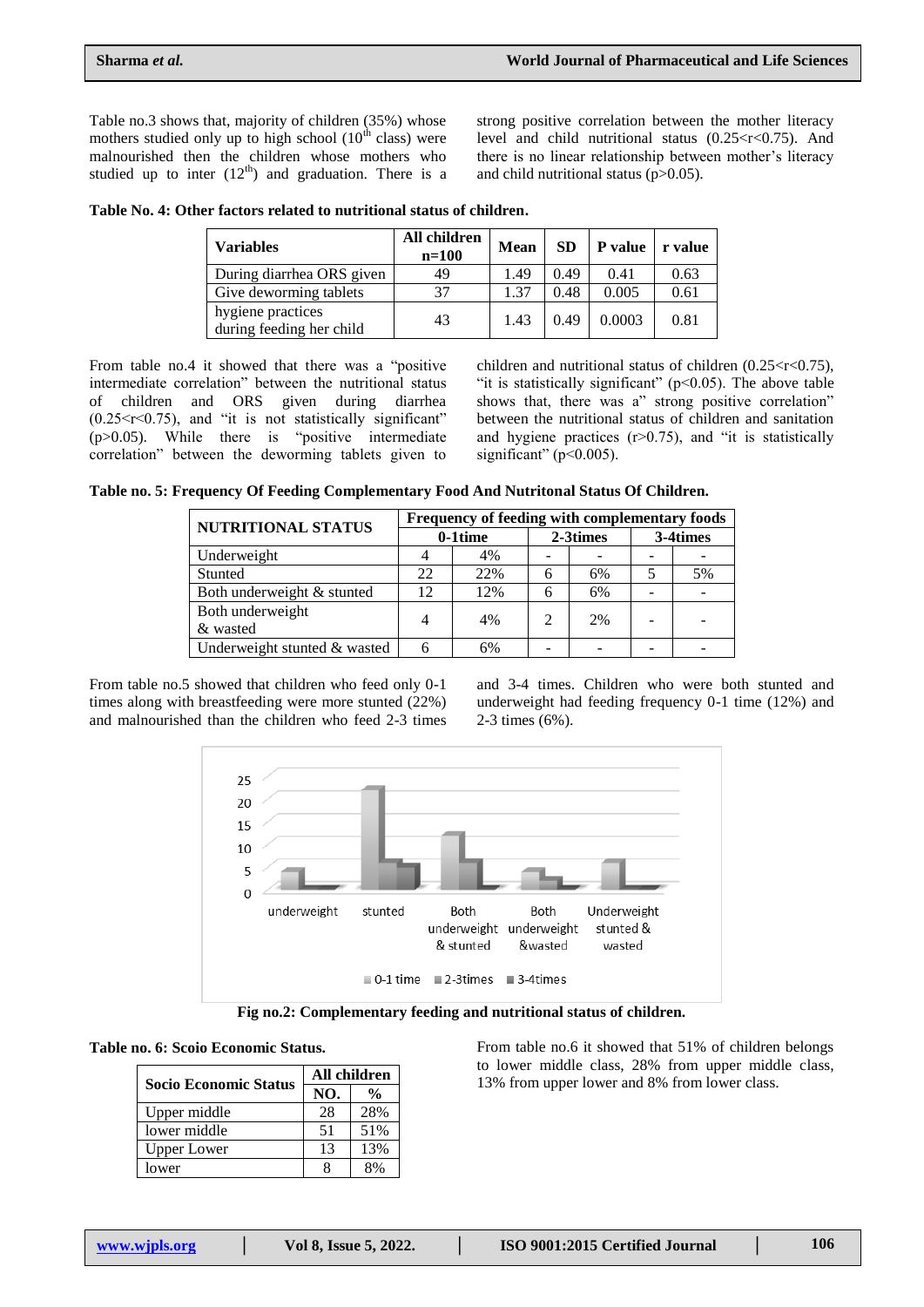|                           |     |               | <b>Food security</b> |               |         |         |  |
|---------------------------|-----|---------------|----------------------|---------------|---------|---------|--|
| <b>Nutritional status</b> | Yes |               | No                   |               | r value | P value |  |
|                           | No. | $\frac{0}{0}$ | No.                  | $\frac{0}{0}$ |         |         |  |
| Malnourished children     | 51  | 51            | 18                   | 18            | 0.38    | 0.07    |  |
| Healthy children          | 30  | 30            |                      |               |         |         |  |

**Table no. 7: Children Nutritional Status and Food Security.**

Table no.7 shows that, majority of malnourished children belongs to food secure households, whereas only 30% of healthy children belongs to food secure household. And there is positive intermediate correlation  $(r=0.38)$ between the food security and children nutritional status, and there is no linear relationship between the food security and children nutritional status.

### **DISCUSSION**

This study showed that the frequency of malnutrition among the children of rural area of uttarakhand was high. The prevalence of stunted (33%) and both stunted and underweight (18%) children was high, whereas the frequency of "wasted" and "underweight" children was only 5% and 1% respectively. The Mid upper arm circumference data revealed that 26% of children had MUAC below -2z score and 6% children had MUAC below -3z score.

From the data, we observed that 30% and 37% of mothers studied up to  $8<sup>th</sup>$  and  $10<sup>th</sup>$  class whereas 14% and 19% mothers completed their  $12<sup>th</sup>$  and graduation. When statistical analysis was done, it showed that there is "strong positive correlation" between the child nutritional status and education level of mother, but it did not show linear relationship between the mothers education and children nutritional status (p>0.05). Other researches.<sup>[9,11]</sup> showed there is a strong relation between the education level of mothers and health status of child and also stated that the child nutritional intake increases with the increase in "maternal education" level. The intake of more effective foods such as fruits, vegetables, milk products, oils and nuts was high among the preschool children having literate mother than the children having illiterate mother.

Intake of deworming tablets and ORS during diarrhea showed that 37% and 49% of children take deworming tablets and ORS during diarrhea. And on statistical analysis it showed that intake of deworming tablets in every 6 months and consumption of ORS during diarrhea were positively correlated with nutritional status of children. Whereas proper maintenance of hygiene before feeding child were positively correlated and it was also statistically significant. In India, under ICDS programme on every 6 month deworming tablet given to child for better digestion and absorption of nutrients. There is a research $\frac{1}{2}$  which shows that administration of deworming tablets in malnourished children helps in increasing weight and improve child growth.

In this research, there were 51% of children who belonged to lower middle class group but still food insecurity was very low and "nutritional status of children" and "food security" were positively correlated with each other. If there is enough availability, accessibility and utilization of resources then food security is present which leads to variability in food choices and therefore better nutrition. Our research shows that there was low prevalence of household food in rural areas of uttarakhand because people especially women were engaged in agricultural activities and they were not depend on the availability of food in markets. They had made food and nutritional security blend with the help of available resources around them in nature.<sup>[13]</sup> There are large number of wild vegetables and fruits which are used during the scarcity in the production of cultivated crops. During winter season, they use dehydrated vegetables and also cultivate crops in poly houses. They gained knowledge about these wild plants from their ancestors and diversity in their food helps them to live a food secure life.

## **CONCLUSION**

From this study we concluded that the both food security and maternal education were a positively correlated with each other. "Maternal education" is strong correlated with "child nutritional status". Thus it is important that mother should be literate then there will be high chances that her child is not malnourished. But not only the maternal education level, nutritional knowledge also important. Therefore intervention of nutrition knowledge regarding infant feeding practices (IYCF), deworming tablets, ORS and sanitation and hygiene practices is important to prevent child malnutrition. In rural areas of uttarakhand mothers are literate and they are well aware of breastfeeding practices but some had low knowledge about complementary feeding and importance of hygiene practices. They were generally engaged in agricultural activities therefore because of ignorance also she couldn't give proper care to her child which leads to child malnutrition. Children from low socioeconomic class were belonged to food insecure household. In case of "food security" it has a positively relation with the "children nutritional status" but it shows no linear relationship, in uttarakhand food security was there because they were more dependent on cultivated crops, they were also engaged in organic farming and available wild vegetables and fruits but lack of child care leads to inadequate food intake in children and ultimately lead to child malnutrition. Both lack of education and nutrition knowledge in mothers and "food insecurity" had a harmful effect on the "child nutritional status".